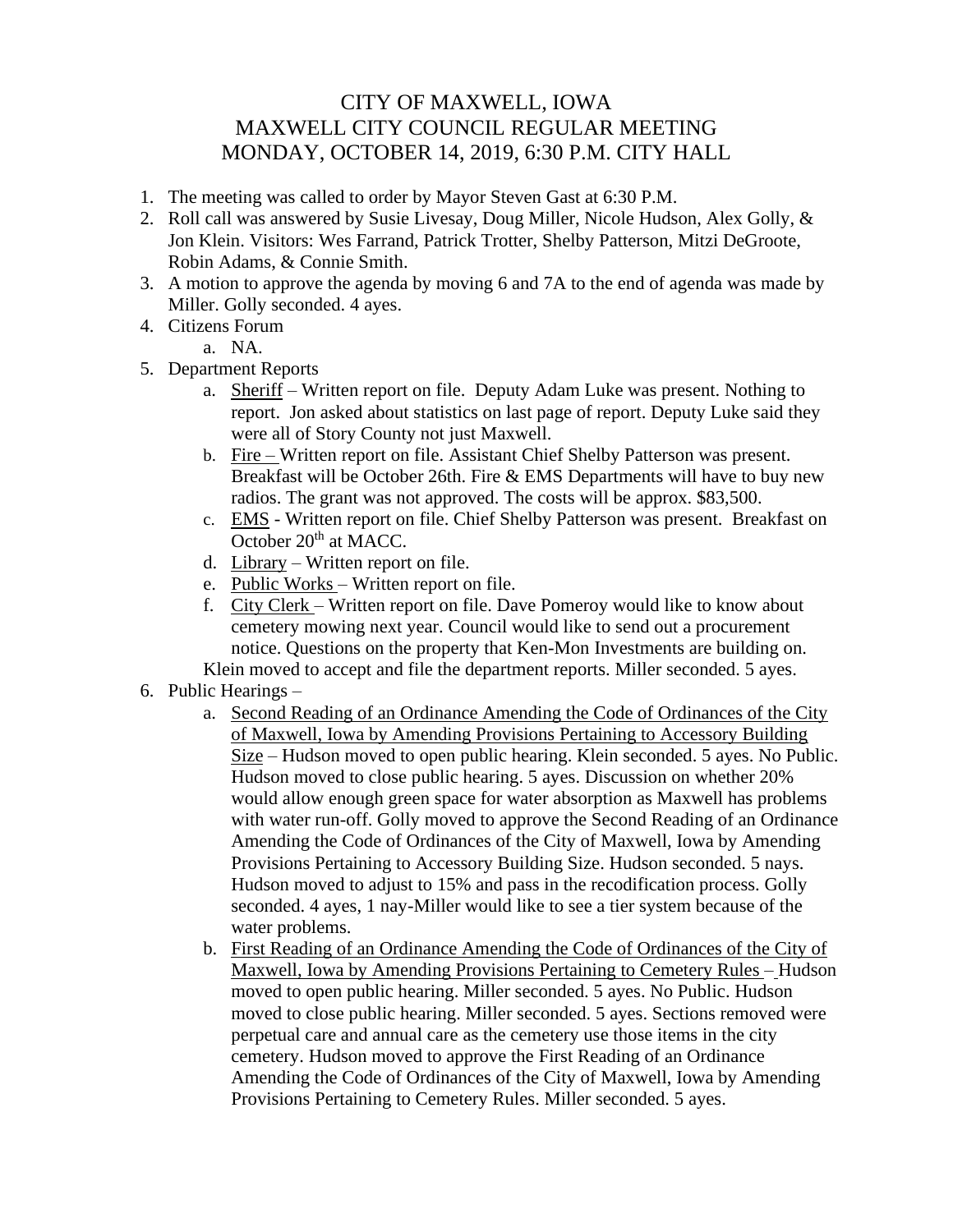- c. Resolution 2019-23 A Resolution Amending the Current Budget for the Fiscal Year Ending June 30, 2020. – Miller moved to approve Resolution 2019-23 A Resolution Amending the Current Budget for the Fiscal Year Ending June 30, 2020. Golly seconded. 5 ayes.
- 7. Old Business
	- a. Review of Complaints and Ordinance Violation It was decided to send several nuisances to the attorney.
	- b. Approval for Appraisal and Review Appraisal Contracts for WWTP Drive Acquisition – Contracts for land appraisers have been written. The cost will be \$2,100 for the primary appraiser and \$1,200 for the review appraiser. The appraisers will set the price of the land and then the city can proceed with negotiations for the land. Hudson motioned to approve the mayor to sign the contracts. Golly seconded. 5 ayes.
	- c. Engineer Update of WWTP Project Wes Farrand and Patrick Trotter were present to update the council on the WWTP Project. A change to the original plan is to build a new blower building. This will allow all the blowers to be house within the building and cut down on the noise that the neighbors will hear. It will also help the longevity of the equipment. The old building will be used as storage space for the ultraviolet lights in the wintertime. Elkhart has a similar setup and Wes will see about setting up a tour. The pump station needs a new trash basket and pull-up pumps. Snyder would like to bid as an alternate as well as an access road. The whole project should go out to bid early next year if the DNR approves the final plans.
- 8. New Business
	- a. Motion to Approve Poultry and Livestock Permits for 400 Myers St For Poultry Permit, Adam and Angela Rogers are asking for 10 hens and no variances, Nicole moved to approve the poultry permit. Miller seconded. 5 ayes. Livestock permit was applied by Adam & Angela Rodgers for 2 Donkeys, 1 beef, & 4 goats. Golly moved to approve the livestock permit. Hudson seconded. 5 ayes.
	- b. Motion to Approve Poultry Permit for 311 Woodlawn St Kathy Spencer and Dustin Coughenour applied for a poultry permit. Hudson moved to approve the poultry permit. Golly seconded. 4 ayes, 1 nay-Livesay.
	- c. Approve Liquor License and Tobacco License for Dollar General –. Livesay moved to approve both alcohol and tobacco license for Dollar General Store. Miller seconded. 5 ayes
	- d. Resolution 2019-24 A Resolution Approving Annual Urban Renewal Report 2018-2918 – Hudson moved to approve Resolution 2019-24 A Resolution Approving the Annual Urban Renewal Report. Miller seconded. 5 ayes.
	- e. Resolution 2019-25 A Resolution Approving Five Year Tax Abatement for Improvements to 603  $5<sup>th</sup>$  St – Hudson moved to approve the tax abatement for 603 5th St. Golly seconded. 5 ayes
	- f. Resolution 2019-26 A Resolution Approving Five Year Tax Abatement for Improvements to 906 Baldwin  $St$  – No paperwork received.
	- g. Council Review of Parking Request from School and Decision for Change A letter from the School was received to change some of the parking at the school per their auditors. The mayor handed out maps of the changes. Livesay moved to approve the parking changes. Hudson seconded. 5 ayes.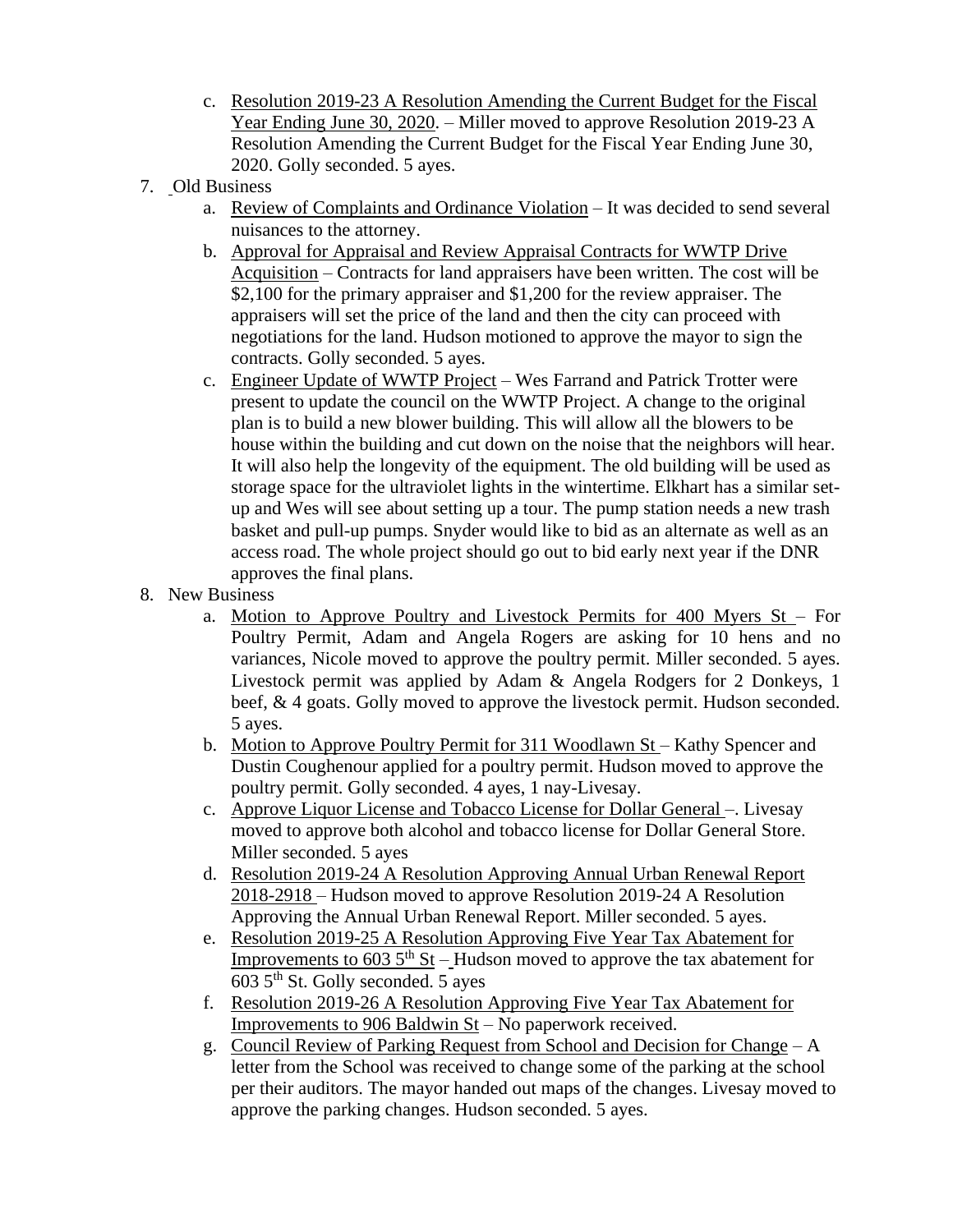- h. Motion to Approve City Policies Recommended by State Auditors Policies for Petty Cash, Disaster Plan for Computers and Credit Card were developed per state auditor's instructions. Miller moved to approve Petty Cash, Disaster Plan for Computers and Credit Card Policies. Hudson seconded. 5 ayes.
- 9. Council and Mayor Reports
	- a. Susie Livesay 1) Susie has received several complaints of the food being thrown in the street from Logsdon's Grocery. 2) Residents at 422 Maxwell St would like to know where they can park when school has activities. As people park in front of their house and that is the only place for them to park. They would like to put a driveway along the north side of the house. They can put in drive if no building is constructed. They would also like the alleyway to be trimmed. 3) Susie asked about any complaints with Chitty Garbage because some of the businesses have had problems. 4) Susie announced the upcoming breakfasts. 5) She has had some complaints about a rottweiler running loose. She will send the pictures to the clerk.
	- b. Alex Golly  $-1$ ) Alex has had some complaints about the speed zone signs missing on South Street. 2) He also asked about the speed limits in various parts of the city. Wes Farrand is looking into finding out about whether the DOT can dictate the speed zones on HWY 210 or if the city can go by state laws on speed zones.
	- c. Nicole Hudson 1) Where are we on the water pressure valves on Webb Court and Myers St? Every house needs its own water valve. 2) Nicole would like to see an ordinance like Pella dictating what kind of signage businesses can use. 3) Susie asked about the new house on Baldwin St. and if it is diverting water onto the other property owners. Discussion of floodplains and building continued. 4) There is a streetlight out on Rock Creek that needs replaced. 5) Nicole said that the trash can brought to her house was spider infested. She would like to see the containers cleaned before taken to new houses.
	- d. Doug Miller  $-1$ ) Doug is gathering data to relay back to the school as they are thinking about another bond. Discussion took place on the upcoming city projects that might need loans. They included  $5<sup>th</sup>$  street storm sewer and paving Baldwin St.
	- e. Jon Klein 1) Jon asked about the tree dump because it was still burning. 2) Jon has noticed cars parked in the city park after dark. He has called the deputies a couple of time. He has also noticed a camper getting water near the restrooms.
	- f. Steve Gast Steve mentioned that he had a meeting with Scott Oakes. Scott was wondering where we were with the new district. He also talks about future plans for the north area. He mentioned that he may continue with the developing of the south portion of his land.
- 10. Consent Agenda
- **1)** Livesay moved to accept the September 9, 2019 and September 23, 2019 minutes and current bills. Golly seconded. 5 ayes,

| LCLAIMS REPORT |                             |          |
|----------------|-----------------------------|----------|
| VENDOR         | REFERENCE                   | AMOUNT   |
| AFLAC          | AFLAC CANCER                | 252.48   |
| ALLIANT ENERGY | <b>MONTHLY UTILITY BILL</b> | 5,864.83 |

**2)** Bills presented were as follows: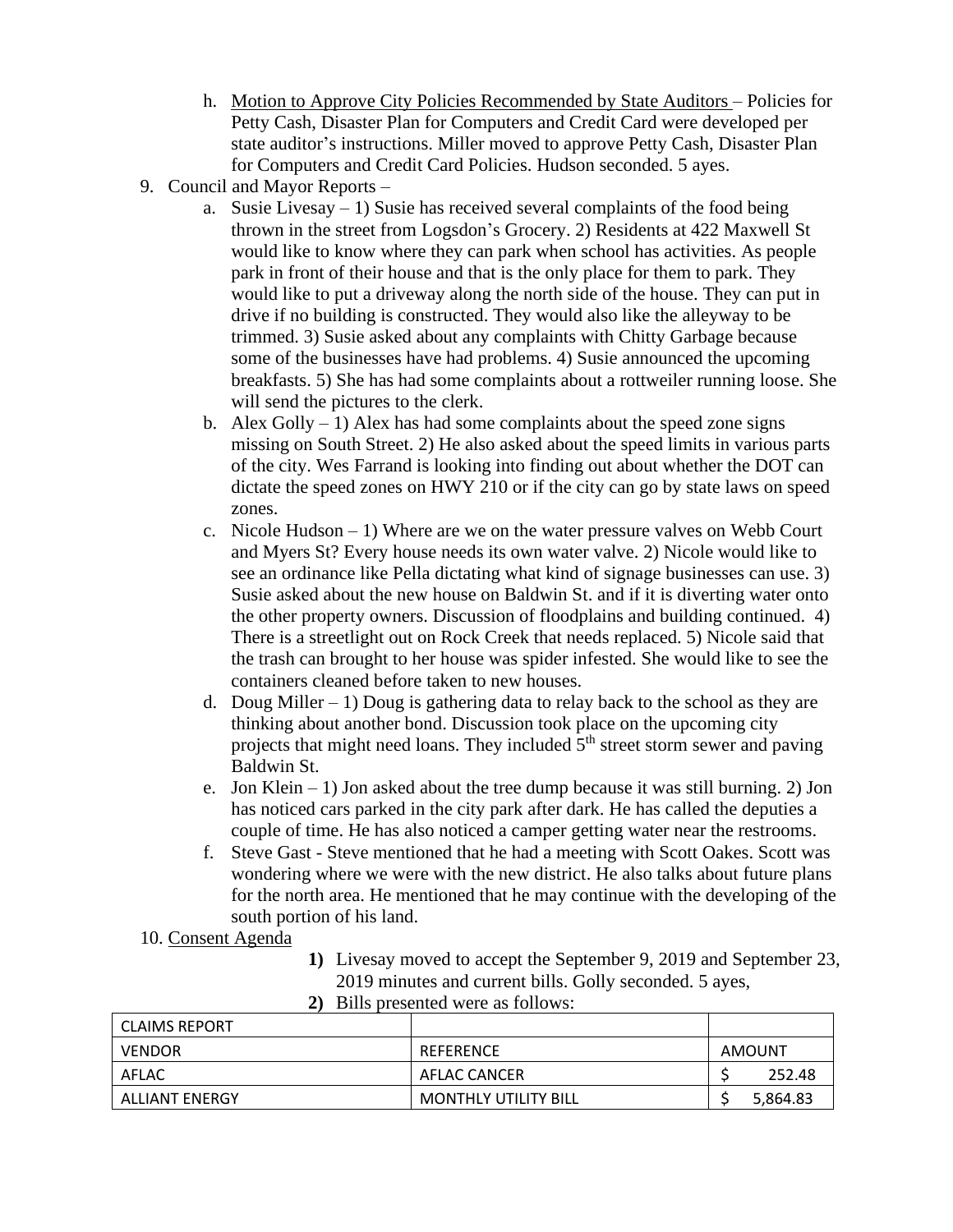| AWE ACQUISITION, INC                  | KIDS COMPUTERS                       |    | 5,808.00  |
|---------------------------------------|--------------------------------------|----|-----------|
| <b>BADGER METER</b>                   | <b>CELLULAR READS FOR 384 METERS</b> |    | 341.76    |
| <b>BADGER METER</b>                   | CELLULAR READS FOR WATER METER       | \$ | 345.32    |
| <b>BANLEACO</b>                       | MMIT-COPIER                          |    | 181.52    |
| <b>BANLEACO</b>                       | COPIER/OVERAGES-SEPT/OCT BILLS       | \$ | 429.67    |
| <b>BARCO MUNICIPAL PRODUCTS INC</b>   | <b>BLUE SURVEY FLAGS</b>             | \$ | 116.70    |
| CALDWELL, BRIERLY, CHALUPA, NUZUM     | <b>QUETIONS ON VARIOUS CODES</b>     | \$ | 744.00    |
| <b>CASEY'S BUSINESS MASTERCARD</b>    | <b>MONTHLY GAS &amp; DIESEL</b>      | \$ | 627.14    |
| CENTRAL IOWA DISTRIBUTING, INC        | WIPERS, PULL TOWELS, LUBE OIL        | \$ | 230.60    |
| CENTRAL IOWA SHORTLINE LLC            | #6433-BATTERIES                      | \$ | 27.07     |
| CENTRAL IOWA SHORTLINE LLC            | 66,036,613,664,266,700,000           | \$ | 659.42    |
| CENTRAL IOWA SHORTLINE LLC            | MULTIPLE INVOICES                    | \$ | 1,809.84  |
| CHEM-SULT, INC                        | SODIUMHYPOCHORITE & PHOSPHATE        | \$ | 647.53    |
| <b>CHITTY GARBAGE SERVICE</b>         | <b>MONTHLY GARBAGE</b>               | \$ | 4,132.26  |
| <b>CHITTY GARBAGE SERVICE</b>         | <b>MONTHLY GARBAGE</b>               | \$ | 4,127.25  |
| COMMOMWEALTH ELECTRIC COMPANY         | #71647 - TIME CLOCK SCHOOL X         | \$ | 820.49    |
| <b>COMPANION CORPORATION</b>          | Alexandria V6, LICENSE               | \$ | 299.00    |
| <b>CONSUMERS ENERGY</b>               | <b>RCH ELECTRIC</b>                  | \$ | 52.00     |
| DAVE POMEROY                          | 9/16/2019 - CEMETERY MOWING          | \$ | 600.00    |
| <b>DAVE POMEROY</b>                   | 9/16/2019 - CEMETERY MOWING          | \$ | 1,200.00  |
| DAVE POMEROY                          | <b>CEMETERY MOWING</b>               | \$ | 600.00    |
| <b>DEBRA HAYES</b>                    | MILAGE FOR NOMINATION PAPERS         | \$ | 14.50     |
| IOWA DNR - ANNUAL USE FEE             | ANNUAL WATER SUPPLY FEE              | \$ | 95.00     |
| <b>EXTENSION ISU STORY COUNTY</b>     | ORNAMENTAL & TURFGRASS APPLCTR       | \$ | 35.00     |
| <b>FELD FIRE</b>                      | #0356016-LITE, NOZZLE, FOG           | \$ | 465.05    |
| <b>DB IOWA HOLDINGS</b>               | PUBLIC HEARINGS & ORDINANCES         | \$ | 87.19     |
| <b>IOWA ASSC OF MUNICIPAL UTILITY</b> | WATER/WASTEWATER OPERTR WKSHP        |    | 175.00    |
| <b>IOWA REGIONAL UTILITIES ASSOC</b>  | <b>RCH WATER</b>                     | \$ | 509.74    |
| <b>IPERS</b>                          | <b>IPERS</b>                         | \$ | 1,530.96  |
| <b>KEYSTONE LABORATORIES INC</b>      | #1C07226-SOLIDS,NITROGEN,BOD         | \$ | 146.00    |
| <b>KEYSTONE LABORATORIES INC</b>      | #1C07747 - SOLIDS, BOD, NITROGEN     | \$ | 215.00    |
| <b>KEYSTONE LABORATORIES INC</b>      | #1C08253-SOLIDS, BOD, NITROGEN       | \$ | 202.50    |
| LL PELLING CO                         | <b>STREET REPAIRS</b>                | \$ | 53,072.60 |
| <b>LOGSDON'S GROCERY</b>              | TOWELS, TTISSUE, WATER               | \$ | 70.29     |
| <b>MAXWELL STATE BANK</b>             | FED/FICA TAX                         | \$ | 2,404.94  |
| PETTY CASH                            | SHORTAGE IN PETTY CASH               | \$ | 27.10     |
| MAXWELL POST OFFICE                   | <b>STAMPS</b>                        | \$ | 275.00    |
| RITEWAY BUSINESS FORMS                | <b>CHECKS</b>                        | \$ | 171.73    |
| SAFE BUILDING COMPLIANCE & TEC        | BUILDING, ELECTRIC, MECHANL PRMT     | \$ | 721.05    |
| SAFE BUILDING COMPLIANCE & TEC        | FENCE, ELECTRICAL, MECHANICAL        | \$ | 290.00    |
| SIMMERING-CORY, INC.                  | <b>GRANT WRITING WWTP CDBG</b>       | \$ | 1,000.00  |
| <b>SNYDER &amp; ASSOCIATES</b>        | 119026601-4 WWTP IMPROVEMNT          |    | 22,978.34 |
| <b>SNYDER &amp; ASSOCIATES</b>        | 119.0266.01-5-WWTP IMPROVEMENT       | \$ | 59,698.00 |